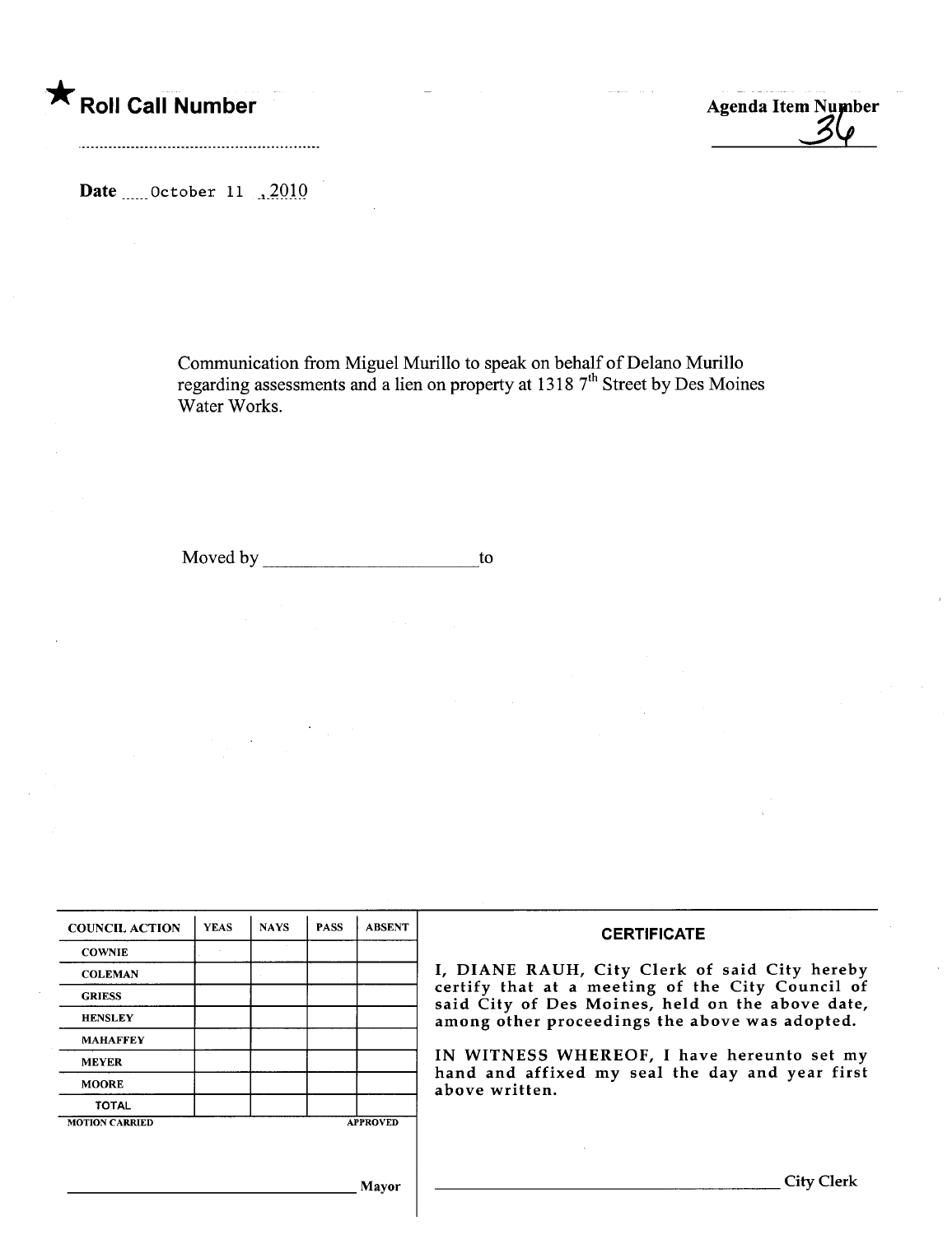DSM Water Works - Monthly, water, waste and maintenance billing fees that have been assessed to 1318 7<sup>th</sup> St. This property hasn't had water service since 11/01/2004. No meter, and shut off at curb. At present, a lien for \$1,003.00 has been assessed against the property which is unfair, to the owner. Since the property taxes are less than half of the assessed water bill. A senior citizen on a fixed income and in poor health.

I request that this be abolished and future billings be discontinued. As least 3-4 x monthly.

DELANO A MURILLO 5925 MUSKOGEE AVE DES MOINES, IA 50312-1627

494-0202 (Hearing loss, leave message will call back)